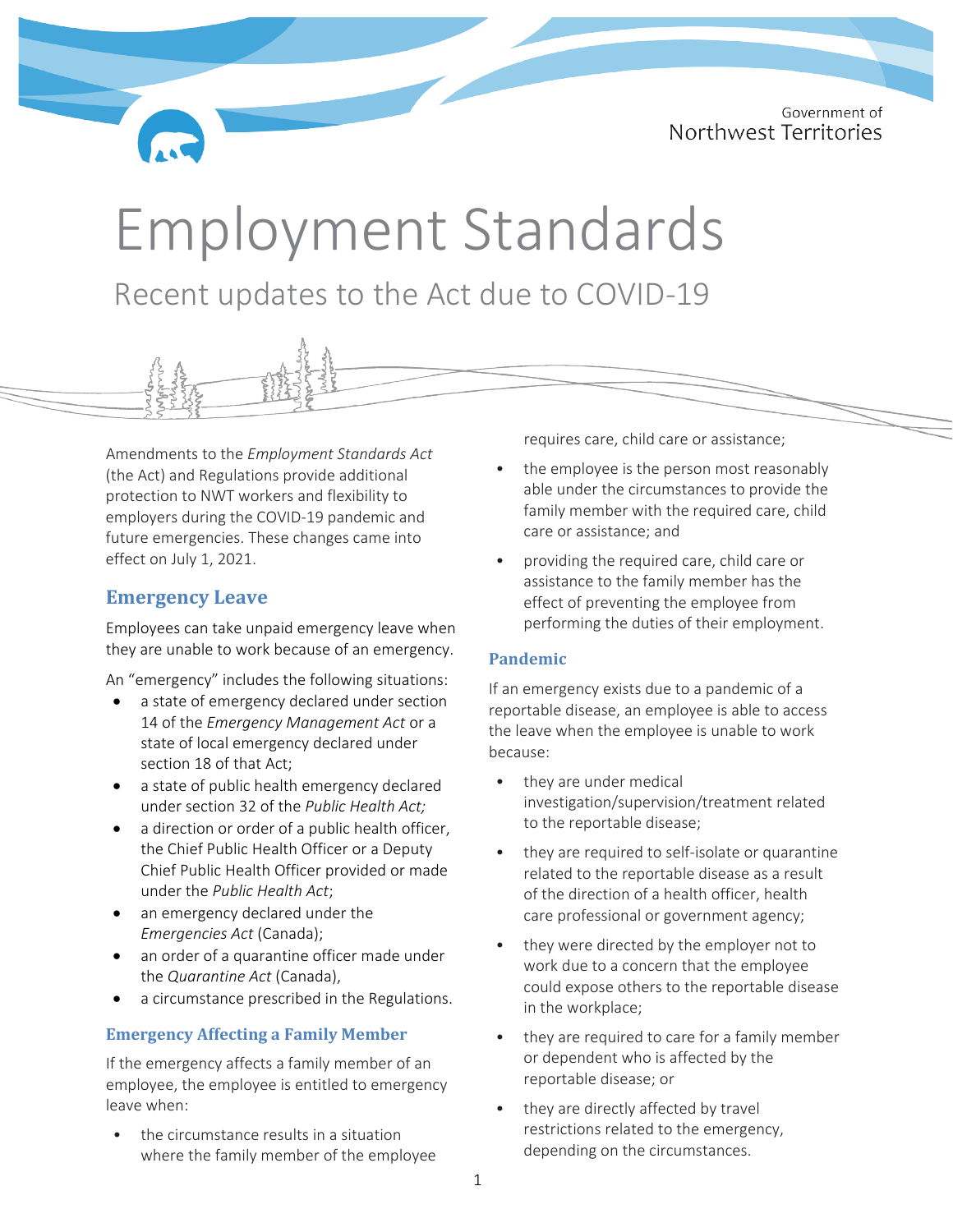#### **Eligibility**

Emergency Leave does not require an employee to have worked for an employer for any set amount of time in order to be eligible for the leave.

Employees applying for Emergency Leave are not required to submit a doctor's note. However, an employer can request reasonable verification of the employee's entitlement to the leave. What is considered reasonable will vary depending on the circumstance.

The period of leave ends when the employee is no longer unable to work as a result of the emergency or when the emergency ends.

## **Emergency Leave for COVID-19**

An employee is entitled to unpaid Emergency Leave for COVID-19 when the employee is unable to work because:

- they are under individual medical investigation, supervision or treatment related to the COVID-19 pandemic;
- they are attending a clinic or appointment to receive a COVID-19 vaccination;
- they are required to self-isolate or quarantine as a result of the direction of a health officer, health care professional or government agency;
- they were directed by the employer not to work due to a concern that the employee could expose others to COVID-19 in the workplace;
- they are required to care for a family member or dependent who is affected by COVID-19, including as a result of a school or day care closure;
- they are directly affected by travel restrictions related to the COVID-19 pandemic that were put into place after the employee began their travel and, in the circumstances, the employee cannot reasonably be expected to travel to their workplace; or
- they are required to self-isolate as a result of essential travel.

## **Essential Travel**

Essential travel means:

- medical travel or travel as a non-medical escort to a family member;
- travel relating to the death of a family member of the employee;
- travel relating to a critically ill family member of the employee;
- travel necessitated by a written legal obligation, including travel required by a child custody arrangement and travel required by court orders; or
- travel required by the employee in the performance of their duties as an employee.

An employee is not entitled to Emergency Leave as a result of self-isolation requirements due to nonessential travel.

### **Retroactive Leave**

Entitlement to Emergency Leave for COVID-19 is retroactive to March 18, 2020, when the territorywide Public Health Emergency was declared under the NWT Public Health Act.

Employees who were terminated from their employment because they were unable to work as a result of COVID-19 may have grounds to file a complaint with the Employment Standards Office. Complaints for terminations due to COVID-19 that occurred between March 18, 2020 and June 30, 2021 must be received by the Employment Standards Office by January 2, 2022.

If you have a complaint, please contact the Employment Standards office to discuss.

# **Exception to Group Termination Notice**

When an unforeseeable event or circumstance beyond an employer's control prevents them from providing adequate group termination notice, the Employment Standards Officer may waive, by order, the amount of notice required by the Act.

An employer would still be required to provide notice of group termination to the Employment Standards Officer and any applicable trade union, as soon as possible. The proposed exception would only affect the amount of notice required when an unforeseeable event prevented an employer from respecting the periods of notice set out in Act.